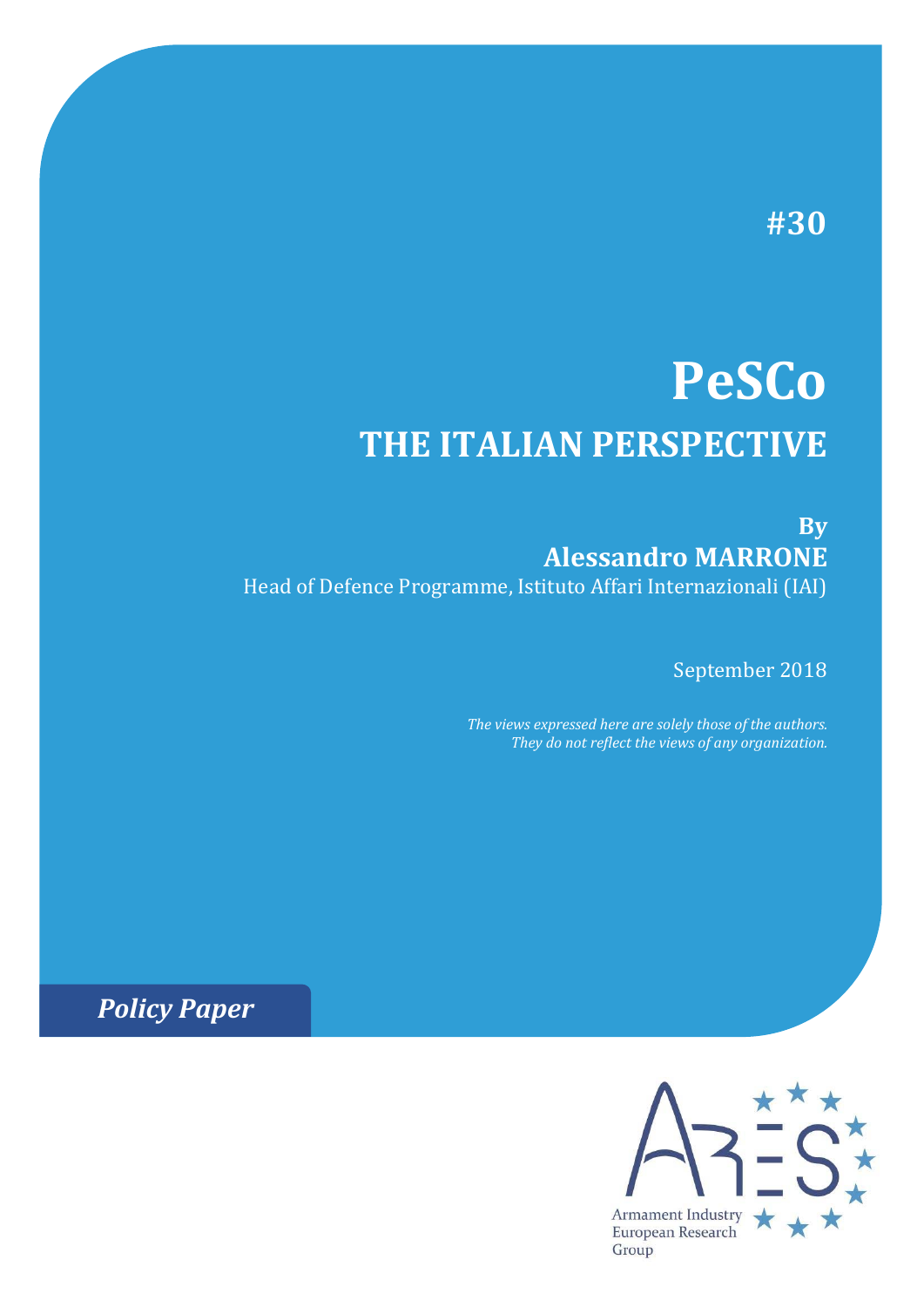#### **SUMMARY**

Italy is likely to remain a strong supporter of Permanent Structured Cooperation (PeSCo) despite the changes brought about by the new government on other dossiers like migration. The armed forces, the Ministry of Foreign Affairs, and the national defence industry are keen to participate in or lead capability development projects within PeSCo. Moreover, from the Italian perspective this initiative ought to be connected with the European Defence Fund (EDF) and the Coordinated Annual Review of Defence, to exploit synergies among these elements – and particularly the EDF co-funding. At the same time, Rome does not expect to establish strong linkages between PeSCo and the Framework Nation Concept developed within the Atlantic Alliance, although Italy does favour broader NATO-EU cooperation.

*Keywords: PeSCo, Common Security and Defence Policy, European Defence Fund, European Defence Technological and Industrial Base, CARD, sub‐regional initiatives, Italy.*

#### **NATIONAL PERSPECTIVE ON PeSCo: WHAT EXPECTATIONS?**

he national perspective on PeSCo is widely shared across the Ministry of Defence (MoD) and the Ministry of Foreign Affairs and international cooperation (MFA), as well as in the offices of the Presidency of the Council of Ministers and of the Head of State dealing with defence and foreign policy. This outlook also enjoys quite a stable consensus at the political level, despite other important divergences between Italian parties and movements, and among the public opinion. The current coalition government led by Giuseppe Conte, established on 1 June 2018 and made up of the Lega and Movimento 5 Stelle (M5S), did so far not challenge this consensus. T

Generally speaking, expectations for PeSCo were and are high in Italy. Italian policy-makers actively supported the whole range of developments fuelled by the EU Global Strategy and leading towards the launch of PeSCo, EDF and the Coordinated Annual Review of Defence (CARD) and were also in favour of greater NATO-EU cooperation. Concerning PeSCo, Italy's main goal is to have a structured framework whereby willing and able Member States, particularly the larger ones, jointly invest in capability development as well as pool and share existing capabilities with the support of EU institutions. Joint investments are seen as the most effective way – and sometimes the only way – to develop the capabilities needed by the Italian military, as well as to support the European defence industry and hence the national one in Italy. Alongside this policy goal, public discourse in Italy has stressed the symbolic and political value of European defence - "difesa Europea" or "Europa della difesa" in Italian. The goal is to improve Europe's ability to protect its citizens and interests in the context of an unstable EU neighbourhood, particularly in the South, and a relatively unreliable US administration. Due to these expectations and rationales, Italy lead four projects and participated in another eleven within the first batch of seventeen PeSCo projects launched in 2018.

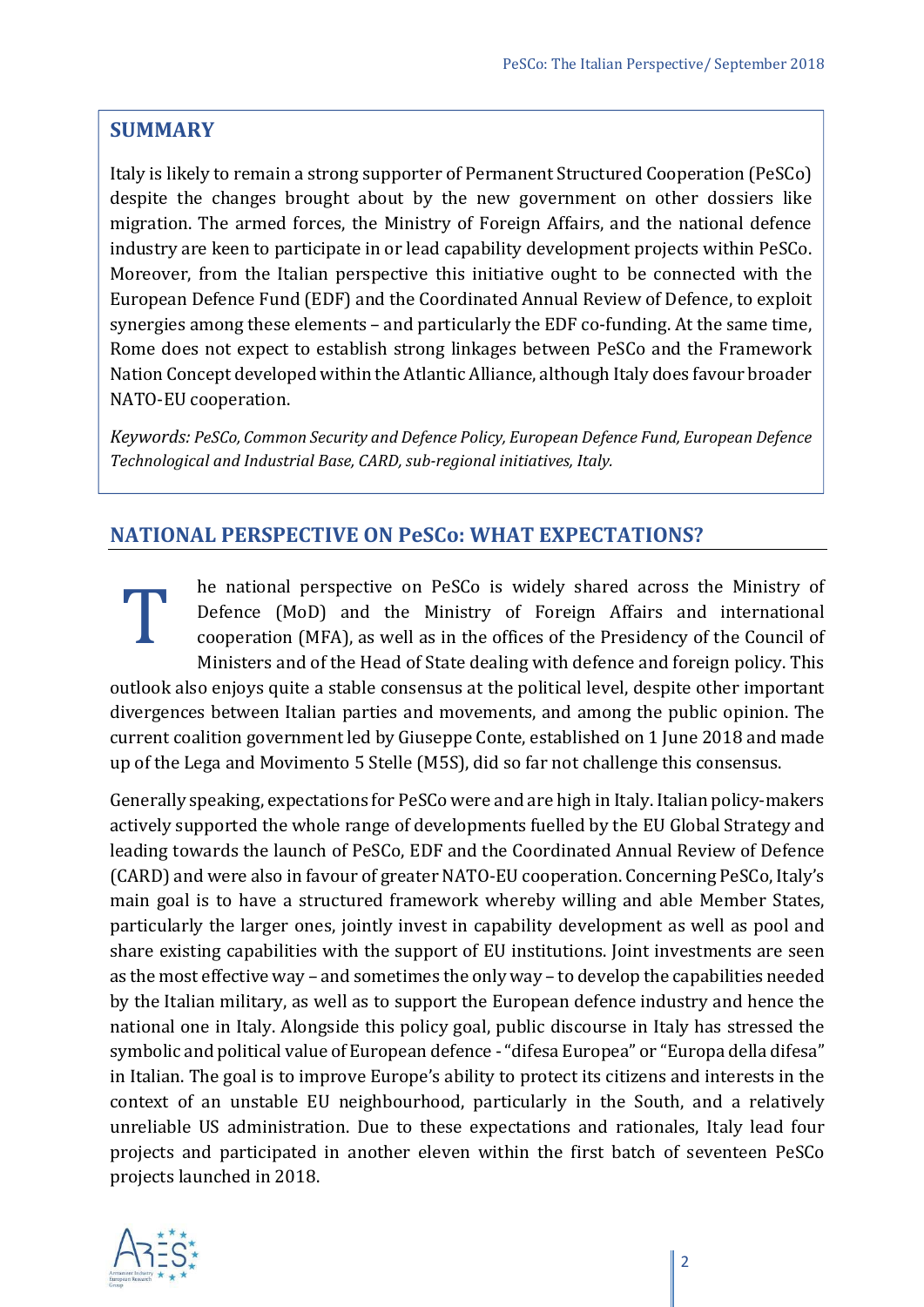Nine months after PeSCo's launch, Italy remains a strong supporter of this initiative. The Defence Minister Elisabetta Trenta - from M5S - has not changed the path chosen by her predecessor Roberta Pinotti regarding PeSCo, perhaps because as a researcher and a member of the army's civil reserve unit she already brings a keen understanding of defence issues to her new job. At the EU ministerial meeting in Luxembourg, she reiterated Italy's support for PeSCo, EDF and NATO-EU cooperation, and expressed satisfaction for the PeSCo projects' governance rules<sup>1</sup>. On 26 July 2018, while presenting her defence policy guidelines to the Chamber of Deputies and the Senate's Defence Committees, Trenta stated that "Italy has always been and remains among the Member States supporting the initiative"2. Accordingly, Rome is going to present new and robust projects for the second PeSCo wave this year<sup>3</sup>, for example on Man Battle Tanks. Such an approach is substantially shared by a pro-EU personality such as Enzo Moavero Milanesi, who has been a European Commission civil servant and the Minister of European Affairs for both the Mario Monti's and Enrico Letta's governments prior to becoming the head of the Italian MFA under the current executive.

From an Italian viewpoint, PeSCo's launch is a step in the right direction for European defence, yet from here on it will be crucial to implement the established process and work on concrete projects. The PeSCo "to do list" is still significant, but at least there is a framework in which to operate which may be successful. Accordingly, the initiative's "output" will need to be evaluated in some years and will largely be dependent on major Member State's willingness to invest in both the process and the projects. Italian policymakers are aware that PeSCo is still in its early phase and its development could take different directions and speeds.

# **ASSESSMENT OF THE DIFFERENCES BETWEEN PeSCo IN THE LISBON TREATY AND THE DECEMBER 2017 AGREEMENT ON PeSCo**

From an Italian perspective, the permanent structured cooperation outlined in the letter and spirit of the Lisbon Treaty foresaw greater self-selection among Member States than what eventually occurred in 2017. Last year, the prevailing political will has moved towards a more inclusive equilibrium<sup>4</sup>, whereby different national positions - including on the value of the EU integration project itself - are now represented within PeSCo. This inclusiveness has at least the advantage of increasing the pool of participating Member States who might invest in cooperative projects. On the other hand, in such an inclusive framework ensuring the success of individual projects - and of PeSCo as a whole - requires constant political will: since a large grouping intrinsically drives decision-making towards

<sup>4</sup> Alessandro Marrone, « Permanent Structured Cooperation: An Institutional Pathway for European Defence », IAI Commentaries*,* 20 November 2017.



.<br>-

<sup>&</sup>lt;sup>1</sup>Ministero della Difesa, MinisterialeUE: il Ministro Elisabetta Trenta a Lussemburgo, 25 Giugno 2018<br><sup>2</sup>Ministero della Difesa, *Audizione del Ministro per la Difesa sulle linee programmatiche del Dicastero presso le Com* 

congiunte 4<sup>ª</sup> (Difesa) del Senato della Repubblica e IV (Difesa) della Camera dei deputati, 27 luglio 2018, p.13<br><sup>3</sup> Stefano Pioppi «Più Nato con più Europa. La strategia italiana al Consiglio Ue spiegata dalla Trenta », giugno 2018.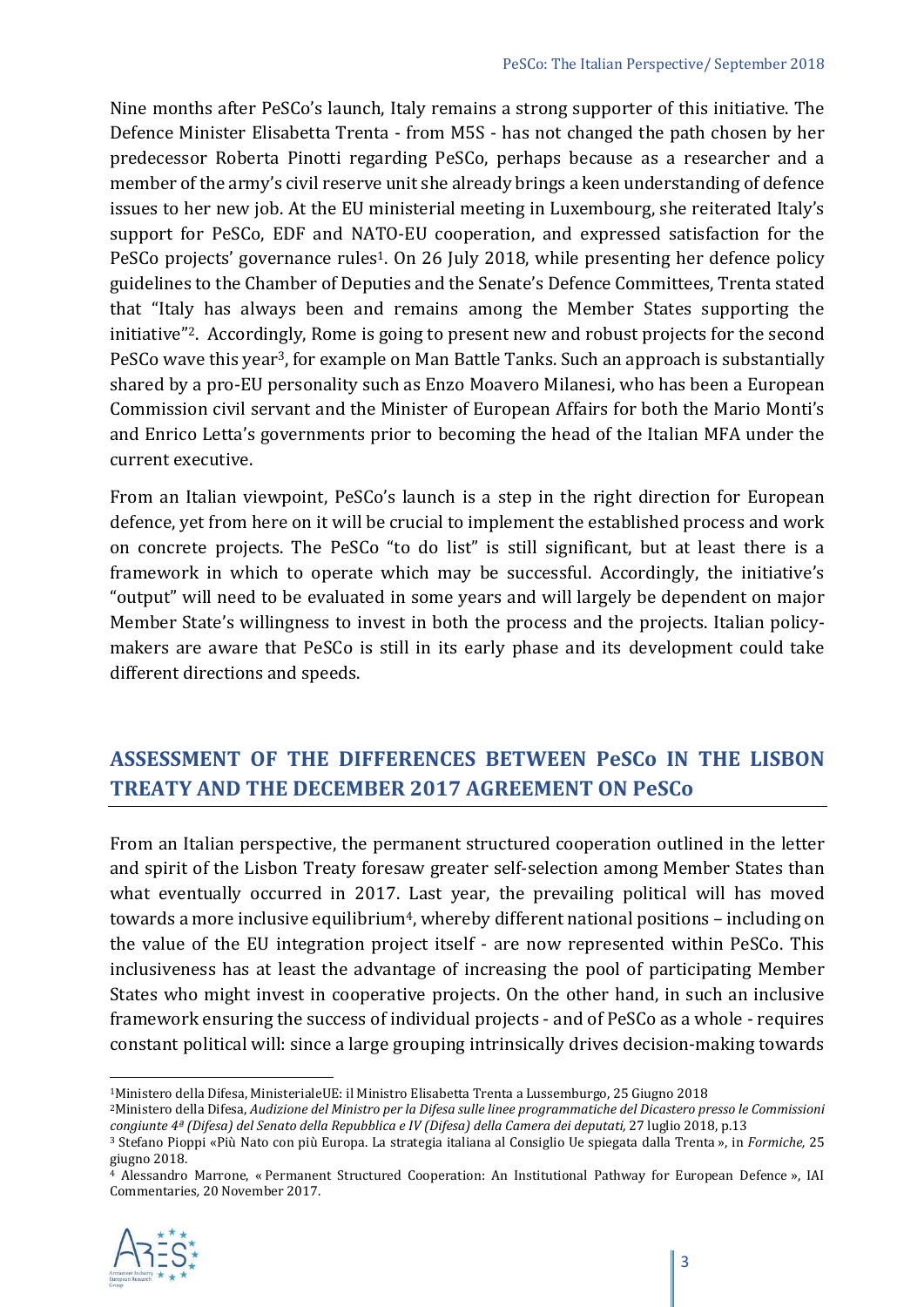the lowest common denominator, the most ambitious members will have to strive to let PESCO fulfil its demanding commitments.

Italian policy-makers also view positively the slightly more significant role ascribed to EU institutions in PeSCoin comparison with the Lisbon Treaty's provisions. The initiative does maintain a predominantly intergovernmental character, yet the involvement of the High Representative/Vice President and the creation of a PeSCo secretariat made up of the European Defence Agency (EDA), EU Military Committee and European External Action Service, is a potentially significant novelty. While the widening of its membership is likely to lower ambitions, this PeSCo "institutional anchor" may help counterbalance this tendency in favour of more ambitious initiatives. EU institutions are indeed keen to remind the Treaty's commitment – for instance about the most demanding missions mentioned by the Lisbon Treaty – and PeSCo provide them some accountability mechanisms to exert political pressure. Moreover, the de facto establishment of a "quartet" by the four states which have supported PeSCo since its inception – namely France, Germany, Italy and Spain – is viewed as a positive step to share ideas and plans, reduce existing divergences and ultimately to drive the initiative forward.

## **WHAT TYPES OF PROJECTS FOR PeSCo?**

The prevailing idea within both the MFA and the MoD, particularly within the Defence Chief of Staff and National Armament Directorate, is that PeSCo projects should focus on capability development. It is not by chance that two of the four projects led by Italy aim to develop quite robust capabilities, namely a new family of armoured vehicles and systems for harbour protection. The Italian military is particularly keen to seek cooperation with both large and small participating Member States on a range of future capabilities, including the new generation of main battle tanks with a view to connect with the Franco-German bilateral cooperation. The second wave of projects presented by Rome will likely reflect this general attitude towards joint capability development.

Of course, authorities are aware that capabilities are not merely material, and Italy is indeed taking part in eleven other PeSCo projects ranging from military mobility to training and education. Moreover, one of the next Italian projects will likely involve training Remotely Piloted Aircraft Systems (RPAS) crews, conducive to RPAS' flight into nonsegregated airspaces in Europe.

Nonetheless, Italy favours projects dealing with research and development, procurement, as well as maintenance, repair and overhaul of capabilities. The Italian defence industry widely shares this position, which depicts PeSCo as a driver for cooperative programmes and further investments at both the national and European levels. Indeed, from the industrial point of view cooperative programmes help achieve economies of scale needed to develop and export advanced equipment to third markets. At the same time, they usually imply joint ventures between Italian industries and other major industrial players in Europe, which are appreciated as a way to keep European and national DTIB competitive

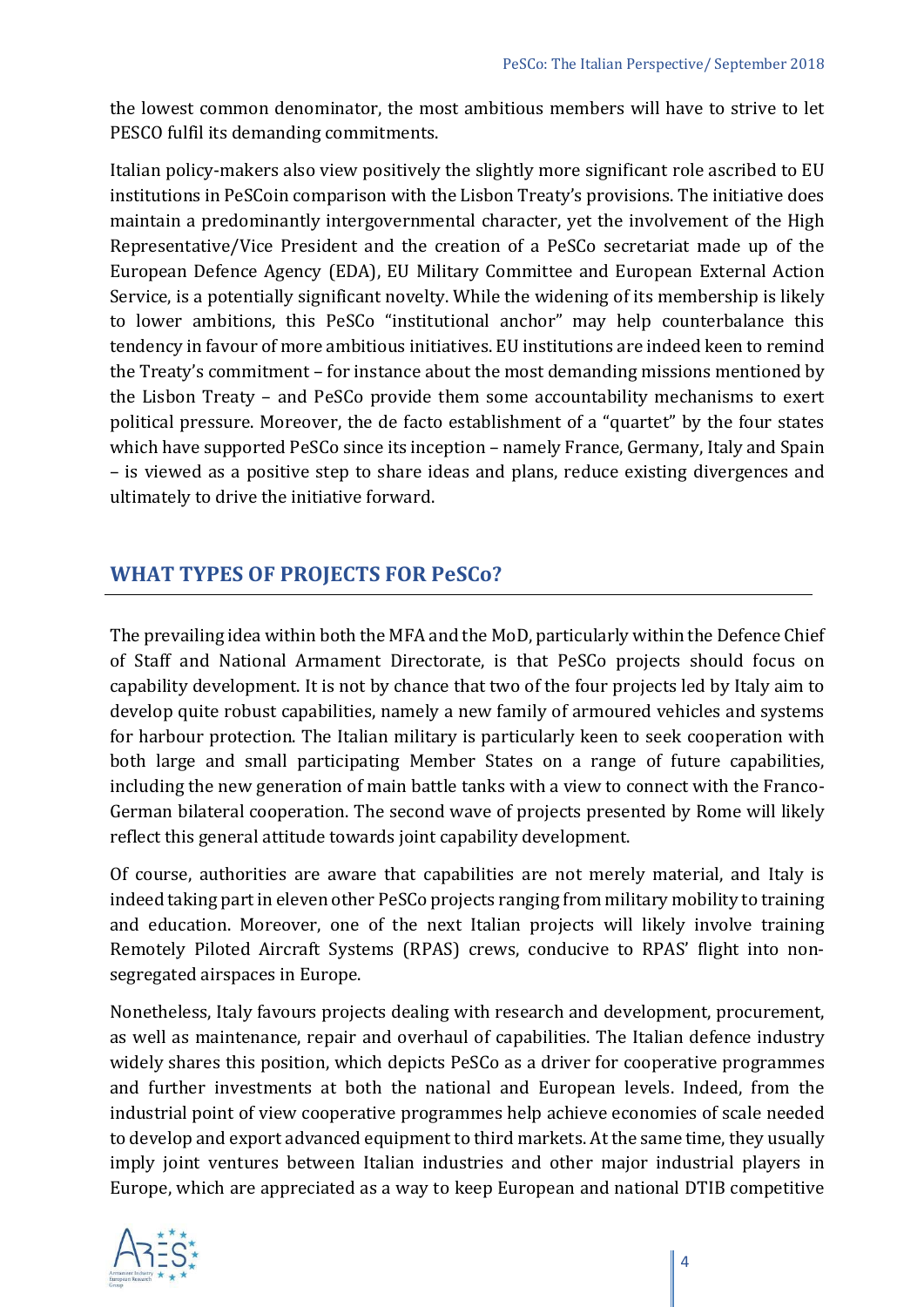and technologically advanced.

However, the short to long-term availability of state's budgetary resources to sustain subsequent waves of PeSCo projects is problematic. Indeed, Italian defence spending will not substantially increase in the next three years. On a positive note, a basically pacifist movement like M5S has largely abandoned its intentions to cut military expenditures, which had previously been raised while they were in the opposition. Instead, Minister Trenta intends to rationalize expenditures dedicated to military infrastructures and estates 5to reinvest saved resources in the personnel as well as in research and development activities – a difficult endeavour – with a focus on the cyber domain and dual-use technologies6. The current greater emphasis on dual use, civil-military cooperation, state and societal resilience7, is also part of a political discourse on collective security put forward by M5S representatives aimed to reconcile M5S past and present positions on defence. Concretely, Trenta also stresses the importance of developing the national military in line with both the EU Capability Development Plan and the NATO Defence Planning Process.

#### **LINKS BETWEEN PeSCo AND EUROPEAN DEFENCE FUND**

The Italian approach to capability development leads quite naturally to connecting PeSCo with EDF. While the two initiatives are recognized as different and separate, Italy is keen to see the former as an incubator for projects to be submitted to the latter. This mindset is widely shared at the political level. In the aforementioned parliamentary hearing, Trenta stated that PeSCo "for Italy should also be seen as an important opportunity for industrial development, thanks to the enormous potentiality of the whole ensemble militaryresearch-industry when it comes to the design, production and deployment of innovative capabilities"8. The deputy Defence Minister Angelo Tofalo also stressed the opportunities presented by PeSCo and EDF at a workshop organized by the National Armament Directorate with Italian defence industrial interlocutors<sup>9</sup>. Moreover, the Deputy Prime Minister and Minister for Economic Development Luigi Di Maio – the M5S leader – visited a Leonardo factory on his first day in office, while Lega lawmakers have made several explicit references preserve industrial and technological sovereignty. The government agreement signed by M5S and Lega as basis for their executive mandate, after the March 2018 elections, officially cements this approach<sup>10</sup>.

From an Italian perspective, the more connected PeSCo and EDF are the better it is for both

congiunte 4ª (Difesa) del Senato della Repubblica e IV (Difesa) della Camera dei deputati, p. 13<br><sup>9</sup>Ministero della Difesa, « Iniziative Europee per la Difesa: una opportunità per il sistema Paese », 26 Giugno 2018<br><sup>10</sup>M5S



<u>.</u>

<sup>&</sup>lt;sup>5</sup> Mario Giordano, « Così proteggo l'Italia dalle vere minacce (di cui nessuno vi parla) », in *La Verità*, 23 luglio 2018.<br><sup>6</sup>Ministero della Difesa, *Audizione del Ministro per la Difesa sulle linee programmatiche del D* 

congiunte 4<sup>ª</sup> (Difesa) del Senato della Repubblica e IV (Difesa) della Camera dei deputati, p. 16<br>7 Ministero della Difesa, *Duplice uso e resilienza*, p. 10, September 2018.

<sup>8</sup>Ministero della Difesa, *Audizione del Ministro per la Difesa sulle linee programmatiche del Dicastero presso le Commissioni*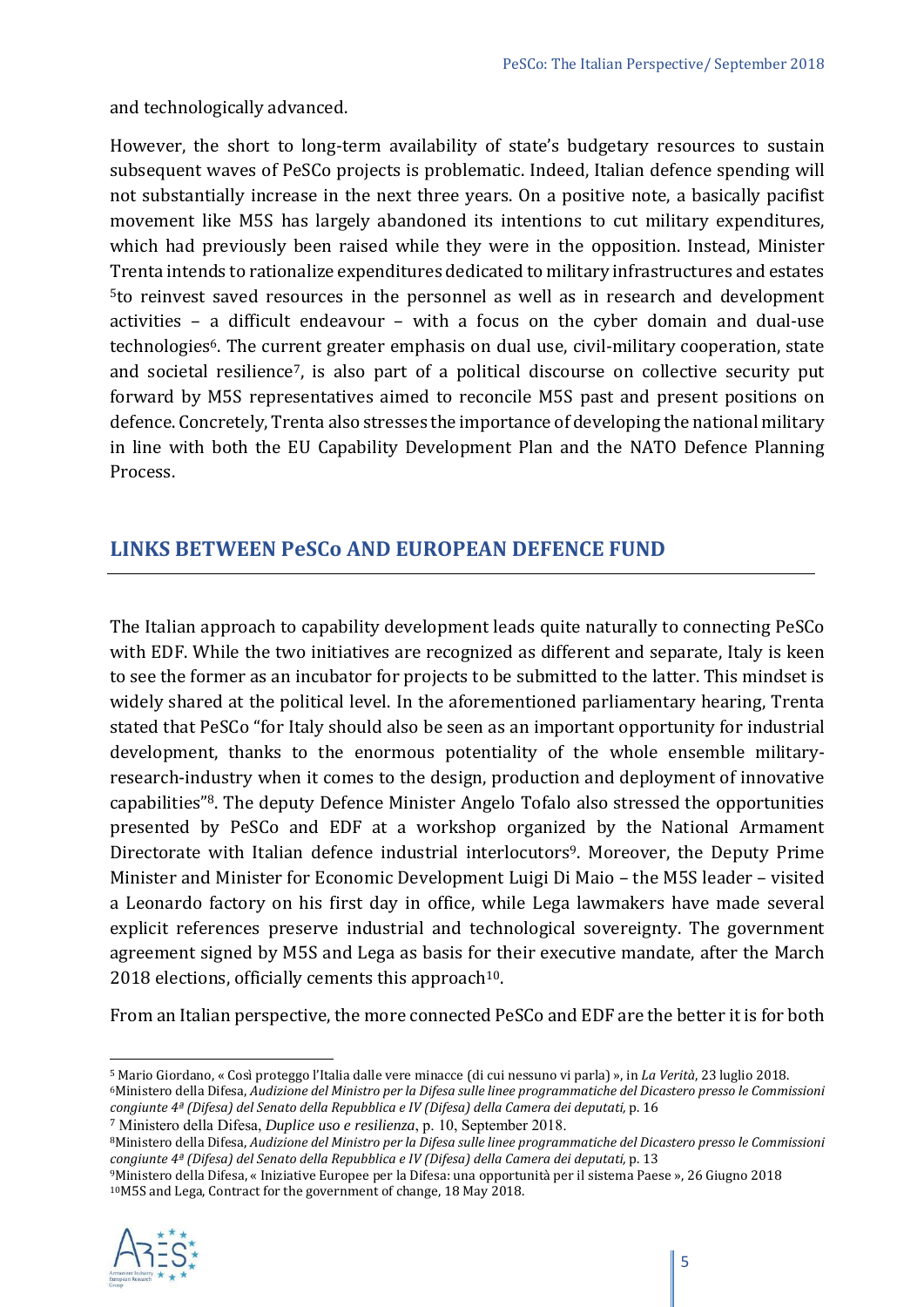the military and the industry in Italy and the EU. Indeed, PeSCo projects would definitely be more ambitious with the Fund's financial support, while EDF projects will only succeed if they focus on filling the gaps identified by the armed forces through subsequent procurement programmes. Should the two initiatives not be appropriately linked, PeSCo would suffer from the lack of EU financial support. At the same time, EDF would result in a waste of European taxpayers' money since from an Italian point of view PeSCo is the main venue for cooperative procurement.

# **LINKS BETWEEN PeSCo AND COORDINATED ANNUAL REVIEW ON DEFENCE**

From the Italian point of view, CARD and PeSCo are conceptually linked as the former reviews the Member States' capability development plans and the latter aims to cooperatively develop the capabilities lacking in the European armed forces. The synergy between the two initiatives seems to have great potential, but the absence of automatic linkages is concerning. If and how such CARD-PeSCo linkages will be created and implemented remains to be seen. Italy is eager to see this fully established sooner rather than later. In this context, EDA could play an important role to bring armed forces' need at EU level.

## **CONSEQUENCES OF PeSCo AND OTHER EFFORTS REGARDING CSDP ON THE GOVERNANCE OF CSDP**

With the exception of Denmark and Malta, PeSCo and the EU Common Security and Defence Policy (CSDP) have almost the same membership - in a post-Brexit context. Furthermore, the PeSCo pool of participants is even larger of those MS actively participating in CSDP missions. Therefore, the former has the potential to have a positive impact on CSDP as an incubator for better military capabilities available to EU missions. However, the decision to launch an operation under the Union's flag will still be taken on an ad hoc basis, as the kind of PeSCo established in 2017 does not represent an operational commitment per se.

#### **LINKS BETWEEN PeSCo AND FNC**

In line with this approach, from the Italian perspective PeSCo has no strong links with the Framework Nation Concept (FNC) developed within the Atlantic Alliance, although Italy remains in favour of broader EU-NATO cooperation. The FNC relies on the assumption that one single nation provides the bulk of capabilities, while the others plug in mainly with a view to operational deployment – for collective defence, high-end crisis management

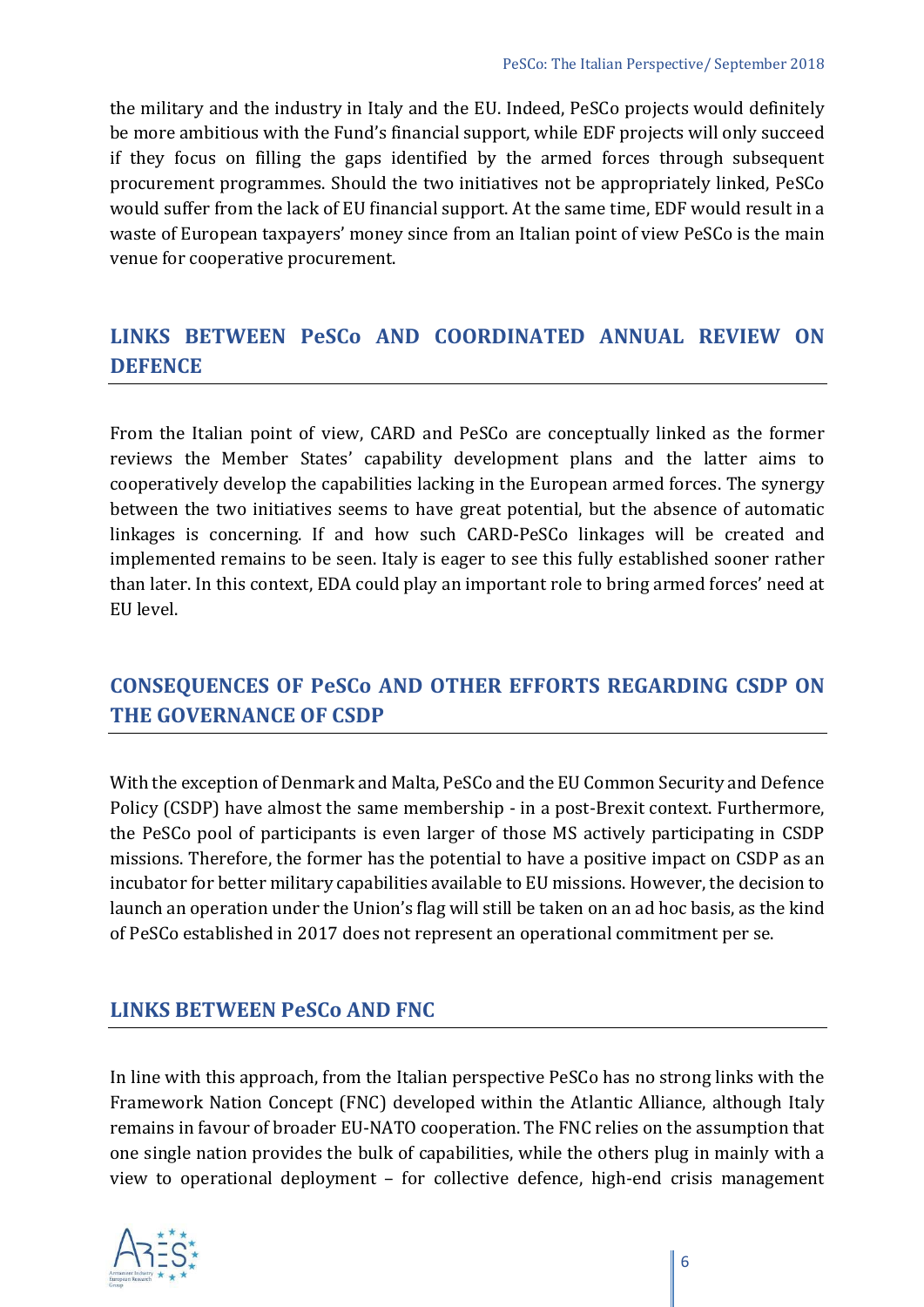operations or stability missions. PeSCo is rather open to different formats of cooperation, including for example a group of large Member States participating in a joint effort on a more or less equal basis. Once again, for Italy, PeSCo aims to fill capability gaps which no single European military can address alone, by pooling the resources of willing and able participating countries to cooperate - rather than compete - on capability development.

#### **IMPACT AND COHERENCE OF PeSCo ON SUB‐REGIONAL INITIATIVES: WEIMAR TRIANGLE, NORDEFCO, VISEGRAD, E21**

When it comes to regional initiatives, it is worth noting that Italy is not part of the Weimar Triangle, the NORDEFCO or the Visegrad 4, nor does it have treaty-based bilateral defence relations similar to those established by the Elysée or Lancaster House Treaty. Accordingly, Rome is keener than other European capitals to invest in a multilateral framework. Moreover, Italian policy-makers emphasize that in the last decade none of the aforementioned regional groupings delivered a leap forward in the defence domain, whether operationally or regarding capability development. For Italy, part of the impetus for PeSCo stems from the fact that the status quo of scattered islands of cooperation was not sufficient anymore to protect Europe's security and interests, let alone its strategic autonomy. Bilateral, regional and multilateral initiatives and formats will continue to coexist and may be mutually beneficial in various ways. Nonetheless, Italy considers that PeSCo now deserves to be prioritized when it comes to politico-military investments and be granted sufficient time to show signs of progress.

In this context, Italian policy-makers have been sceptical of the French acceleration on the European Intervention Initiative (E2I) only a few weeks after the PeSCo launch. The current government also feels E21 could potentially weaken PeSCo<sup>11</sup>. Moreover, E2I's goals and tenets result somehow unclear, beside resulting *de facto* in a set of bilateral cooperation launched by Paris to better rely on European allies for military operations in Africa. The operational feature of E2I and the capability development character of PeSCo may appear complementary; however, the underlying logic of the two initiatives is not. Indeed, the latter sees a European governance, while the former presents an "à la carte" French choice.

The Italian perception of E2I, coupled with a preference for EU and NATO frameworks rather than Paris-led coalitions<sup>12</sup>, contributed to the Conte government's decision not to participate in the initiative's launch on June 26<sup>th</sup>. The 2011 experience, when France drove the military campaign in Libya which led to the collapse of Qaddafi's regime, still sheds a negative light on Paris in Italy's eyes. The waves of migrants sailing each year towards Italy from the shores of Libya since the 2011 war further exacerbated this negative outlook. Tension with Paris on the migration issue, which is crucial for both Lega and M5S, also influenced Rome's decision and may influence other dossiers of lesser importance for the

<sup>&</sup>lt;sup>11</sup> Tom Kington, « Italy's new defence minister commits to F-35, butts heads with France », in Defence News, 29 June 2018.<br><sup>12</sup> Stefano Pioppi, « Una nuova stella nel Movimento. Così Elisabetta Trenta conquista consensi » 2018.



<u>.</u>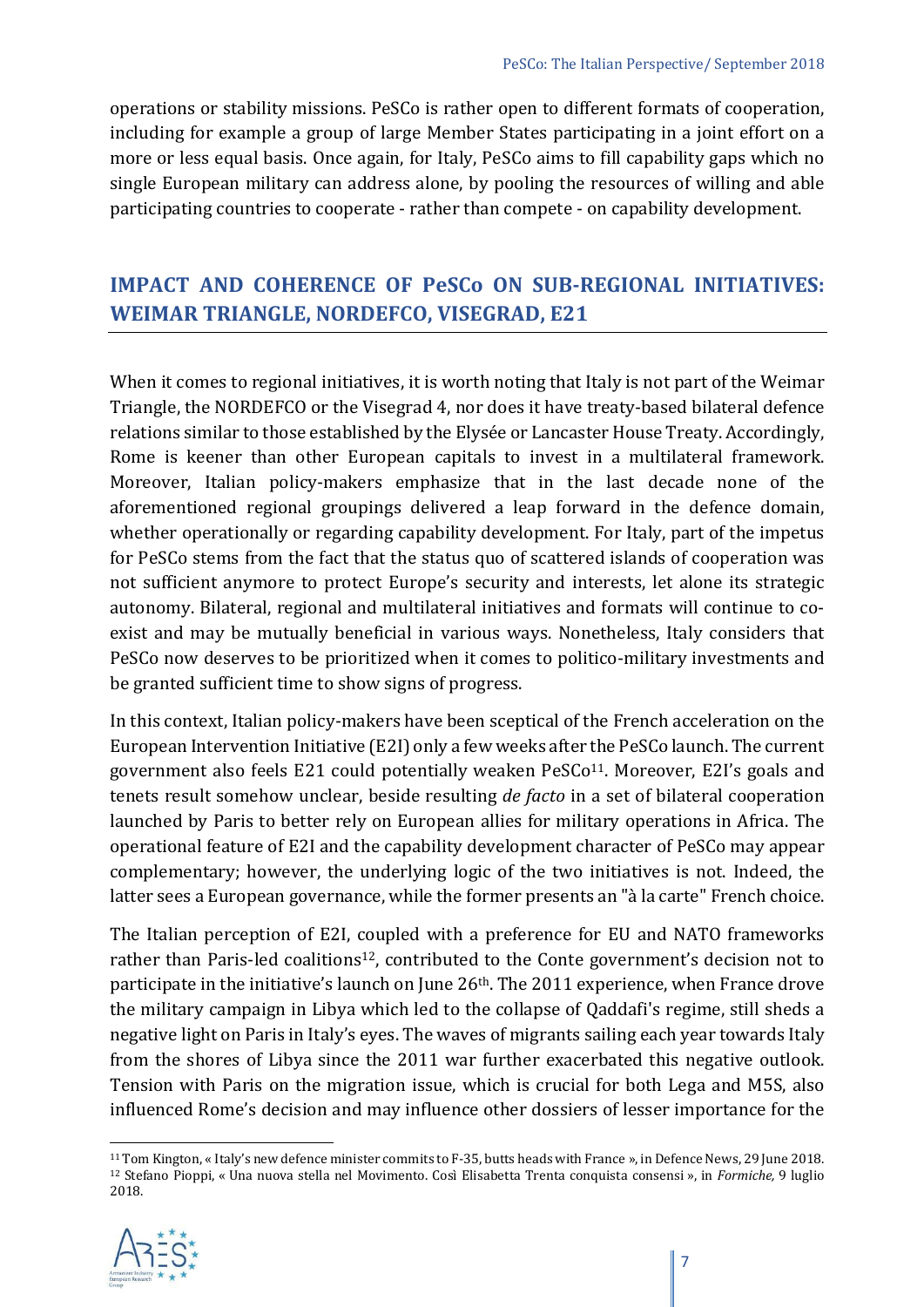ruling coalition13. Finally, the recent revamp of Libyan crisis has further worsened the Italian perception of France's role in North Africa. Meanwhile, the Conte government has started to build good relations with Donald Trump's administration, as demonstrated by the bilateral meeting in Washington in July 2018, also with the aim of enhancing its role vis-à-vis European partners - a recurring approach in Italian foreign and defence policy14.

An overarching question is if and how the Italian approach to PeSCo in particular, and to European defence cooperation and integration in general, will change under the current government. When a new ruling coalition comes into power, formed by political parties which have never governed together at the national or local level, a certain plurality of views is expected. Furthermore, the development of a more robust and coherent strategy may take some time. On the one hand, both Lega and M5S have criticized the EU on a number of dossiers, from the lack of solidarity to address the migratory flows faced by Italy, to the damages caused by austerity measures during the economic recession of the last decade. Accordingly, they have assumed a more nationalistic profile in recent years, also at odds with France and Germany on migration and fiscal measures respectively.

However, these criticisms have not significantly targeted defence and the EU's possible role in this field. On the contrary, both parties are somewhat sympathetic to the idea of greater European strategic autonomy with respect to the US. Moreover, Lega has supported military expenditures and the national defence industry during its ten year-long participation to conservative governments since the 1990s, while M5S has partly abandoned its pacifist positions since 2017 to prepare for government responsibilities.

These political dynamics are not producing any pressure for a radical change in Italian defence policy, unlike migration policy, nor are they likely do so in the future. Pragmatic continuity will probably persist when it comes to PeSCo, European defence, EU-NATO relations, defence industrial policy and military expenditures<sup>15</sup>. The milieu of institutions and stakeholders, which constantly interacts with any ruling coalition in Italy, also seeks this continuity. Such a deep-rooted consensus on defence issues is particularly important at a time when the political class may pay less attention to the defence dossiers because of the priority attached to others like migration. Moreover, Italian parliamentary opposition parties are in favour of such continuity, thus removing another possible political catalyst for change in this domain.

In conclusion, when it comes to PeSCo, Italy is likely to remain a supporter of this initiative, to lead and/or join capability development projects, to connect PeSCo with European Defence Fund and CARD rather than with Framework Nation Concept, and to prefer EU and NATO formats over French-led groupings.

<sup>15</sup> Alessandro Marrone, « The Conte Government: Radical Change or Pragmatic Continuity in Italian Foreign and Defence Policy? », in *IAI Commentaries*, 15 June 2018



<sup>-</sup>13 Alessandro Marrone, « The Conte Government: Radical Change or Pragmatic Continuity in Italian Foreign and Defence Policy? », in *IAI Commentaries*, 15 June 2018<br><sup>14</sup> Stefano Cabras, « Grazie a Trump l'Italia può tornare centrale in Europa. L'intervista a Dottori », in *Formiche*, 4 Agosto

<sup>2018</sup>